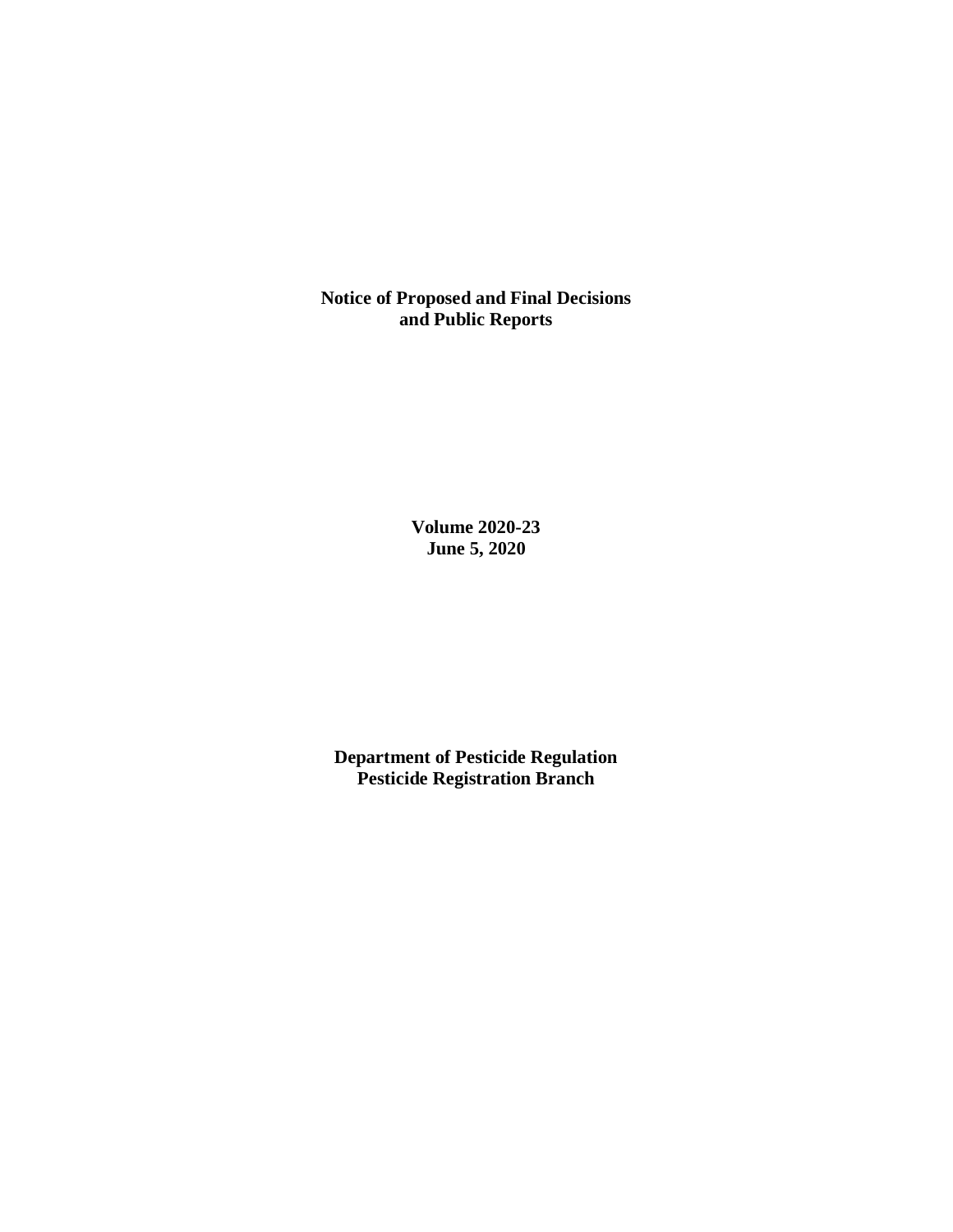# **NOTICE OF FINAL DECISIONS TO REGISTER PESTICIDE PRODUCTS AND WRITTEN EVALUATION**

Pursuant to Title 3, California Code of Regulations section 6255, the Director of the Department of Pesticide Regulation (DPR), files this Notice of Final Decisions to Register Pesticide Products with the Secretary of the Resources Agency for posting. This notice must remain posted for a period of 30 days for public inspection. Between the time DPR posts a proposed registration decision for public comment and DPR makes a final decision regarding the product, nonsignificant changes may be made to the product label (e.g., revising the product name, changing a master label to an end-use marketing label, correcting typographical errors). If the changes are not significant, DPR will not re-notice the product for public review and comment. However, if significant changes are made to the product label that substantially affect DPR's analysis on direct or indirect significant adverse environmental or human health impacts that can reasonably be expected to occur from the proposed decision, DPR will re-notice the product label for public review and comment.

In addition, for any product that is posted proposed to register as a conditional registration, the registrant may address the conditions of registration by providing the appropriate data or modifying the product label (e.g., remove use site, add "not for use in California" to a use site) during the posting period. If the registrant adequately addresses the conditions of registration during the posting period and the resulting change to the product label is not significant such that DPR must re-post the product label for review and public comment, DPR will post the product below, but will no longer have a "conditional" designation by the registration type.

For information about submitting a request for any documents related to this notice, please visit [https://www.cdpr.ca.gov/public\\_r.htm.](https://www.cdpr.ca.gov/public_r.htm)

To view the public report that was issued when the product was proposed for registration, click on the hyperlinked Tracking Number for the product.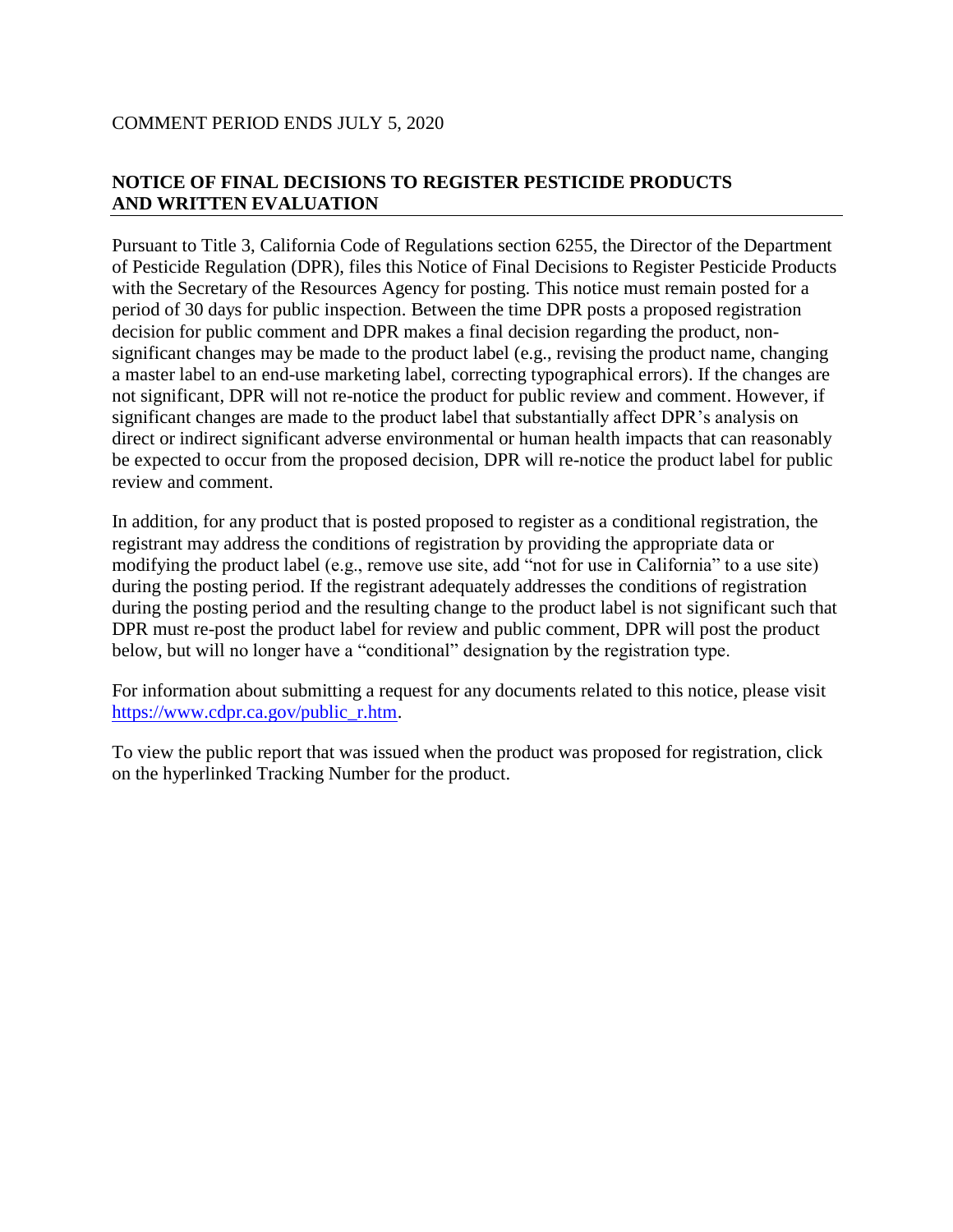#### **Notice of Final Decisions to Register (Continued) Page 2**

*Tracking Number with hyperlink to public report – (EPA Registration Number) Applicant / Brand Name*

[291679](https://www.cdpr.ca.gov/docs/registration/nod/public_reports/291679.pdf) - (95337 - 1) CR BRANDS, INC. MASTER LABEL - VOLCANO USE: ANTIMICROBIAL, BACTERICIDE, DISINFECTANT, VIRUCIDE - FOR THE CONTROL OF ORGANISMS SUCH AS STAPHYLOCOCCUS AUREUS, SALMONELLA ENTERICA, AND ROTAVIRUS ON HARD, NON-POROUS SURFACES IN SITES SUCH AS KITCHENS, BATHROOMS, OFFICES, SCHOOLS, LAUNDRY ROOMS, AND VETERINARY CLINICS TYPE: SECTION 3 REGISTRATION - CONDITIONAL ACTIVE INGREDIENT(S): CITRIC ACID CAS NUMBER(S): 77-92-9

[290468](https://www.cdpr.ca.gov/docs/registration/nod/public_reports/290468.pdf) - (68959 - 13) VELTEK ASSOCIATES, INC. DECON-PHENE PLUS USE: ANTIMICROBIAL - FOR THE CONTROL OF PSEUDOMONAS AERUGINOSA AND STAPHYLOCOCCUS AUREUS ON HARD, NON-POROUS SURFACES IN SITES SUCH AS HEALTH CARE INSTITUTIONS, COMPOUNDING PHARMACIES, DIAGNOSTIC MANUFACTURING FACILITIES, RESEARCH LABORATORIES, MEDICAL DEVICE, AND INDUSTRIAL FACILITIES TYPE: SECTION 3 REGISTRATION - CONDITIONAL ACTIVE INGREDIENT(S): ORTHO-BENZYL-PARA-CHLOROPHENOL ORTHO-PHENYLPHENOL CAS NUMBER(S): 120-32-1 , 90-43-7

# **Written Evaluation**

Pursuant to Title 3, California Code of Regulations section 6254, this notice includes a written evaluation of significant environmental points raised in comments submitted during the review and comment period required by Title 3, California Code of Regulations section 6253 for any of the products listed above.

#### **DPR received no comments on the above listed products.**

Tulio Macedo

06/05/2020

 Tulio Macedo, Chief Pesticide Registration Branch Dated